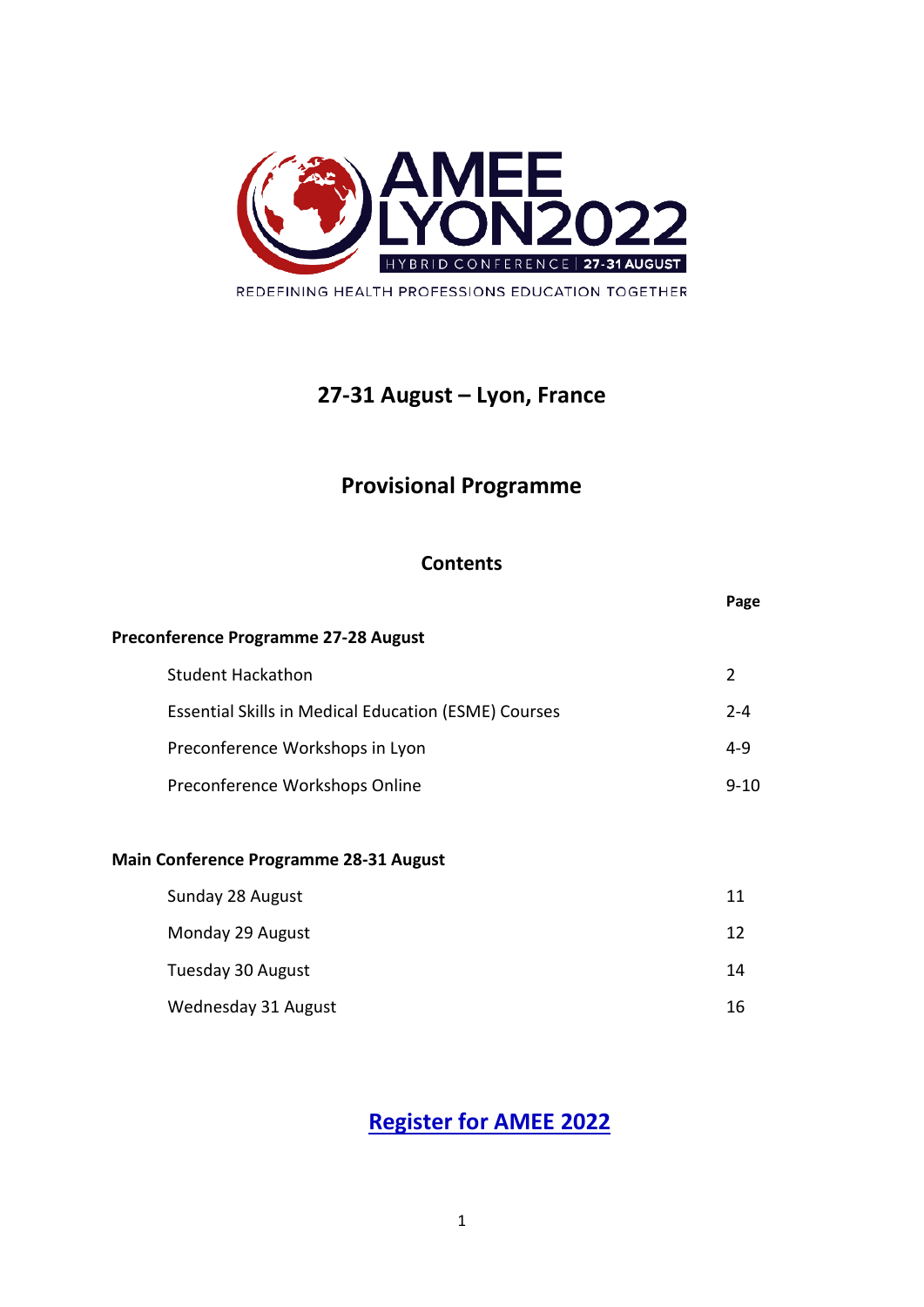## **Preconference Programme**

## **Student Hackathon – 26-28 August**

For further information see <https://amee.org/conferences/amee-2022/hackathon> or contact [ameelyon.hackathon@gmail.com](mailto:ameelyon.hackathon@gmail.com)

### **Courses and Masterclass – For further information see [Courses](https://web-eur.cvent.com/event/a1fb1d48-3957-4538-ac2a-d904edd716c5/websitePage:8a58c40f-84a8-41d1-858a-51368bc9dedf?i=dzB0iPZa-UuoGvo4Nkfwnw&environment=production-eu)**

#### **Essential Skills in Medical Education - ESME**

**Faculty**: Stewart Mennin (Mennin Consulting, Sao Paulo, Brazil, Albuquerque, New Mexico, USA), Ruy Souza (Federal University of Roraima, Brazil), and Regina Petroni Mennin (Federal University of Sao Paulo, Brazil)

#### **Sessions:**

Saturday 27 August - 0830-1730 Sunday 28 August - 0800-1630 Monday 29 August – 1330-1430 Tuesday 30 August – 1315-1415 Wednesday 31 August – 1130-1330 **Venue**: Lyon Congress Centre

#### **ESME-CT – Essential Skills in Clinical Teaching Course**

**Faculty:** Subha Ramani, Brigham and Women's Hospital, Boston, USA; James Kwan, Tan Tock Seng Hospital, Singapore; Harish Thampy, University of Manchester, UK; Mini Singh, University of Manchester, UK; Jean E. Klig, Harvard Medical School, Boston, USA

#### **Sessions:**

Saturday 27 August - 0830-1630 Monday 29 August – 1330-1430 Tuesday 30 August – 1315-1415 **Venue**: Lyon Congress Centre

#### **ESMELead – Essential Skills in Leadership Course**

**Faculty**: Judy McKimm, Paul Jones (Swansea University, Swansea, UK), Kirsty Forrest, Jo Bishop (Bond University, Gold Coast, Australia), Greg Radu (St Clare's Hospital, St John's, Newfoundland, Canada)

**Sessions:**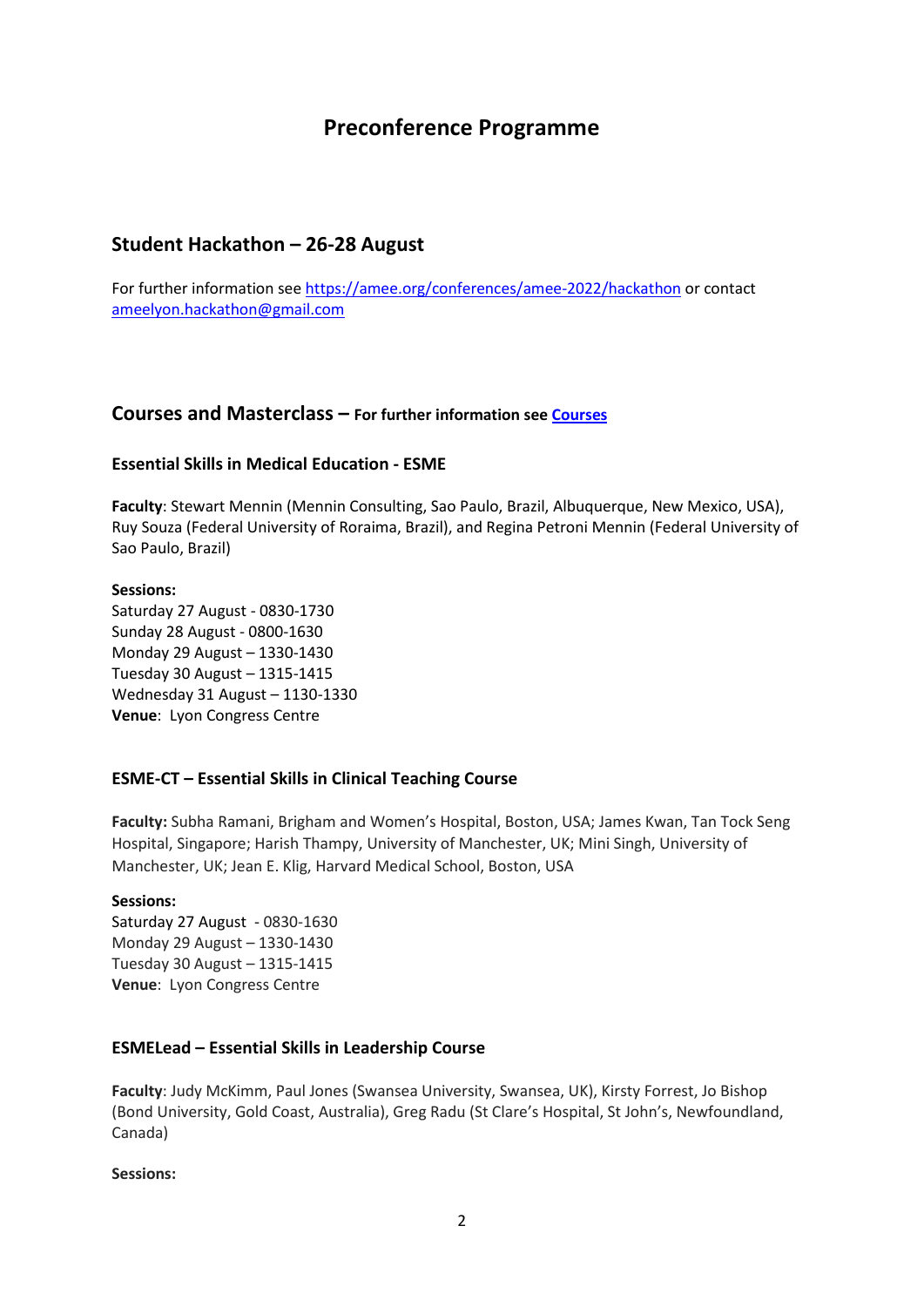Saturday 27 August - 0900-1600 Monday 29 August - 1330-1430 Tuesday 30 August - 1315-1415 Wednesday 31 August – 1230-1400 **Venue**: Lyon Congress Centre

#### **ESCEL – Essential Skills in Computer-Enhanced Learning Masterclass**

**Faculty:** David A. Cook & Elissa R. Hall, Mayo Clinic College of Medicine and Science, Rochester, MN, USA **Session:** Saturday 27 August 0830-1630 **Venue:** Lyon Congress Centre

#### **ONLINE COURSE**

#### **ESCPD – Essential Skills in Continuing Education and Professional Development Course**

**Faculty:** Jane Tipping (University of Toronto, Canada); Suzan Schneeweiss (University of Toronto, Canada); Helena Filipe (University of Lisbon, Portugal); Amy Wolfe (Small is Mighty Co Johannesburg, South Africa). Guest speakers TBA

#### **Sessions:**

*Please note that the Course will consist of interactive Zoom webinars and no face-to-face sessions are included. Whole group sessions will be recorded for those whose time zones are not compatible with the online sessions.*

Tuesday 23 Aug: 1200-1330 UK BST – followed by self-directed reading module Wednesday 24 Aug: 1200-1500 UK BST

Wednesday 7 Sept: 1200-1500 UK BST – followed by self-directed reading module Tuesday 4 Oct: 1200-1330 UK BST – follow up, and next steps in writing your report **Venue: All sessions take place online in Zoom**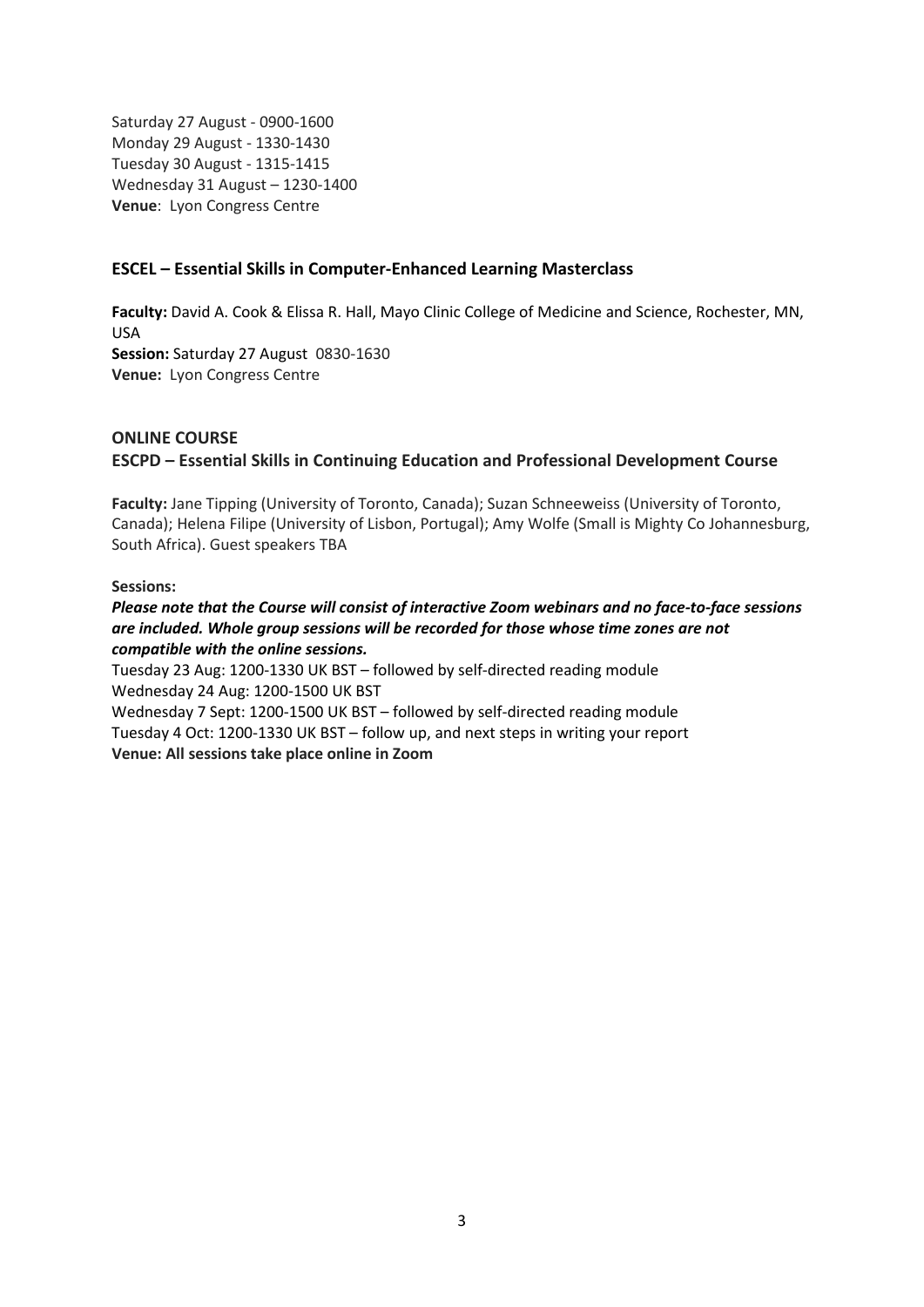## **Preconference Workshops - for further information see [Workshops](https://web-eur.cvent.com/event/a1fb1d48-3957-4538-ac2a-d904edd716c5/websitePage:131c46eb-90bd-4782-a18b-ec919303ccf7?i=dzB0iPZa-UuoGvo4Nkfwnw&environment=production-eu)**

#### **Saturday morning workshops - In-person in Lyon**

#### **PCW L1**

**Day**: Saturday 27 August **Time**: 0930-1230 **Venue**: Lyon Congress Cent **Title: Teaching clinical reasoning toolkit: Understanding, developing and implementing a clinical reasoning curricula** Presenters: Monika Sobocan<sup>1</sup>, Tadej Petreski<sup>1</sup>, Samuel Edelbring<sup>2</sup>, Maria Elven<sup>2</sup>, Andrzej Kononowicz<sup>3</sup>, Sören Huwendiek<sup>4</sup>, Inga Hege<sup>5</sup> *<sup>1</sup> Faculty of Medicine, University of Maribor, Maribor, Slovenia 2 School of Health Sciences, Örebro University, Sweden, Örebro, Sweden 3 Jagiellonian University Medical College, Krakow, Poland 4 Institute of Medical Education, University of Bern, Bern, Switzerland 5 Medical Education Sciences, Medical School, University of Augsburg, Augsburg, Germany*

#### **PCW L2**

**Day**: Saturday 27 August **Time**: 0930-1230 **Venue**: Lyon Congress Centre **Title: Partners in learning: Teachers' and students' new roles in distance learning after COVID-19 pandemic** Presenters: Sofia Ribeiro<sup>1</sup>, Süleyman Yıldız<sup>2</sup>, Azim Mirzazadeh<sup>3</sup>, Sabahattin Ertuğrul<sup>2</sup>, Shoaleh Bigdeli<sup>4</sup>, Ece Nur Çınar<sup>5</sup> *<sup>1</sup> Maastricht University, Maastricht, The Netherlands 2 Dicle University, Istanbul, Turkey 3 Tehran*

*University of Medical Sciences, Tehran, Islamic Republic Of Iran 4 Iran University of Medical Sciences, Tehran, Islamic Republic Of Iran 5 Barking Havering and Redbridge NHS Trust, London, UK* 

#### **PCW L3**

**Day**: Saturday 27 August **Time**: 0930-1230

**Venue**: Lyon Congress Centre

**Title: From idea to action: Implementing a redefined scholarship in health professions education (HPE)** Presenters: Eeva Pyörälä<sup>1</sup>, Rashmi Kusurkar<sup>2</sup>, Susan Jamieson<sup>3</sup>, Subha Ramani<sup>4</sup>

*<sup>1</sup> University of Helsinki, Centre for University Teaching and Learning, AMEE Fellowship Committee, Helsinki, Finland 2 Amsterdam University Medical Centre, Faculty of Medicine Vrije Universiteit, Amsterdam, AMEE Fellowship Committee, AMEE Executive Committee, Amsterdam, The Netherlands 3 Health Professions Education Programme, School of Medicine, Dentistry & Nursing, University of Glasgow, Glasgow, UK 4 Harvard Medical School, Dept of Medicine, Brigham and Women's Hospital; AMEE Fellowship committee, AMEE Executive Committee, Boston, MA, USA*

#### **PCW L4**

**Day**: Saturday 27 August **Time**: 0930-1230 **Venue**: Lyon Congress Centre **Title: Techniques for Assessing the Struggling Learner in the Clinical Learning Environment** Presenters: Justin Triemstra<sup>1</sup>, Rachel Poeppelman<sup>2</sup>, Monica van de Ridder<sup>3</sup>, Larry Gruppen<sup>4</sup>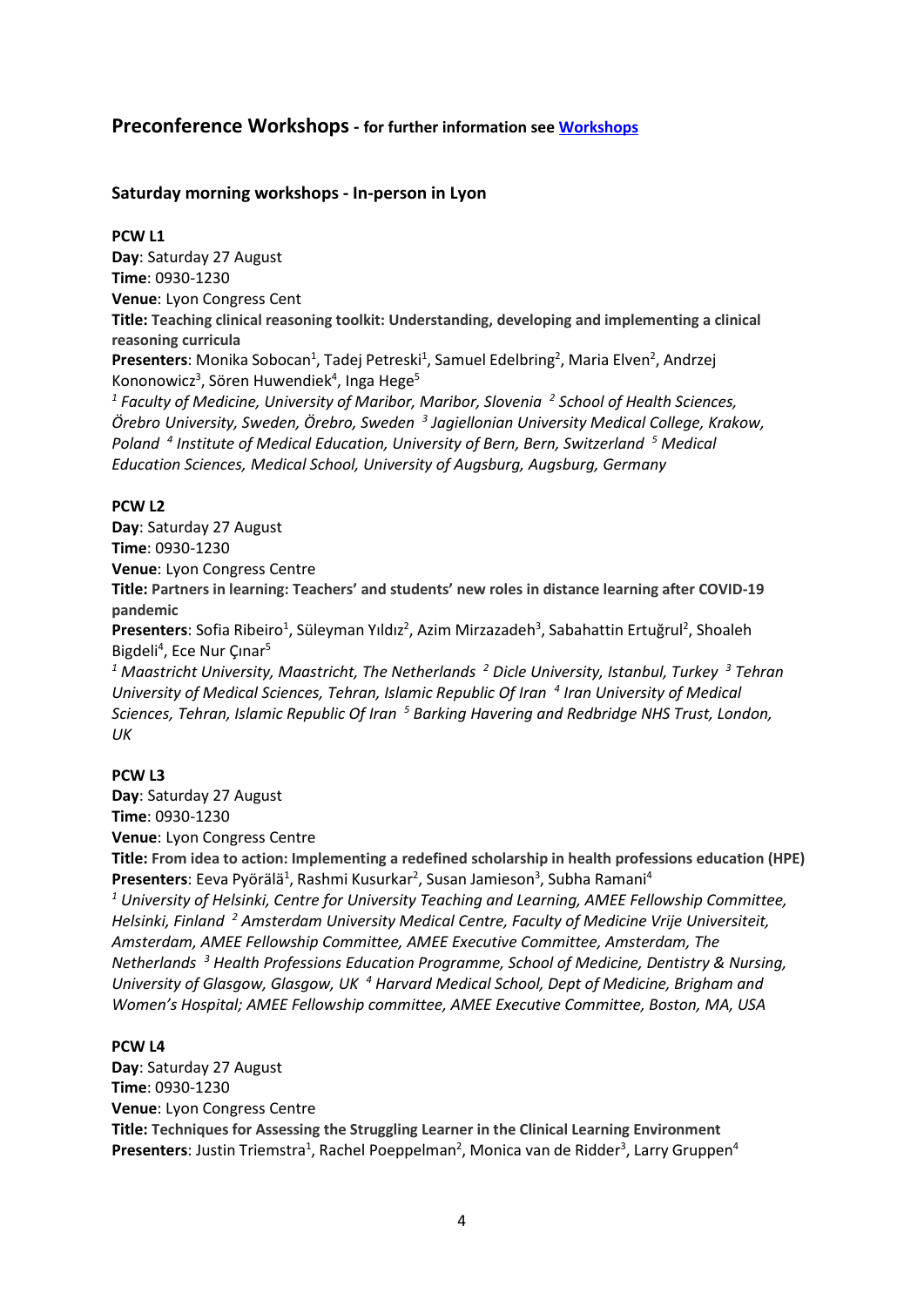*<sup>1</sup> Spectrum Health/Michigan State University, Grand Rapids, USA 2 University of Minnesota, Minneapolis, USA 3 Michigan State University, Grand Rapids, USA 4 University of Michigan, Ann Arbor, USA*

#### **PCW L5**

**Day**: Saturday 27 August **Time**: 0930-1230 **Venue**: Lyon Congress Centre **Title**: **Educational Design Research to close the theory-practice divide** Presenters: Helen Wozniak<sup>1</sup>, Elizabeth Devonshire<sup>2</sup>, Wendy Hu<sup>3</sup>, Diana Dolmans<sup>4</sup>, Susan McKenny<sup>5</sup> *<sup>1</sup> The University of Queensland, Brisbane, Australia 2 The University of Sydney, Sydney, Australia 3 Western Sydney University, Sydney, Australia 4 Maastricht University, Maastricht, The Netherlands 5 University of Twente, Enschede, The Netherlands*

#### **Saturday afternoon workshops – In-person in Lyon**

#### **PCW L6**

**Day**: Saturday 27 August **Time**: 1330-1630 **Venue**: Lyon Congress Centre **Title: Expanding your teaching toolbox: Coaching learners to build the skills needed for lifelong learning** Presenters: Maryellen Gusic<sup>1</sup>, Bill Cutrer<sup>2</sup>, Nicole Deiorio<sup>3</sup>, Kendra Parekh<sup>2</sup>, Andrew Parsons<sup>4</sup> *<sup>1</sup> Lewis Katz School of Medicine at Temple University, Philadelphia, USA 2 Vanderbilt School of*

*Medicine, Nashville, USA 3 Virginia Commonwealth University School of Medicine, Richmond, USA 4 University of Virginia School of Medicine, Charlottesville, USA*

#### **PCW L7**

**Day**: Saturday 27 August **Time**: 1330-1630 **Venue**: Lyon Congress Centre **Title: Practical problems in assessment** Presenters: Ara Tekian<sup>1</sup>, John Norcini<sup>2</sup> *<sup>1</sup> University of Illinois at Chicago, Chicago, IL, USA 2 FAIMER, Philadelphia, PA, USA*

#### **PCW L8**

**Day**: Saturday 27 August **Time**: 1330-1630 **Venue**: Lyon Congress Centre **Title: Practical insight into mastering major curriculum reform** Presenters: Harm Peters<sup>1</sup>, Anne-Marie Reid<sup>2</sup>, Asja Maaz<sup>1</sup>, Martina Crehan<sup>3</sup>, Ronja Mothes and former student<sup>1</sup>, John Jenkins<sup>3</sup> *<sup>1</sup> Charité - Universitätsmedizin Berlin, Berlin, Germany 2 University of Leeds, Leeds, UK 3 RCSI University of Medicine and Health Sciences, Dublin, Ireland*

#### **PCW L9**

**Day**: Saturday 27 August **Time**: 1330-1630 **Venue**: Lyon Congress Centre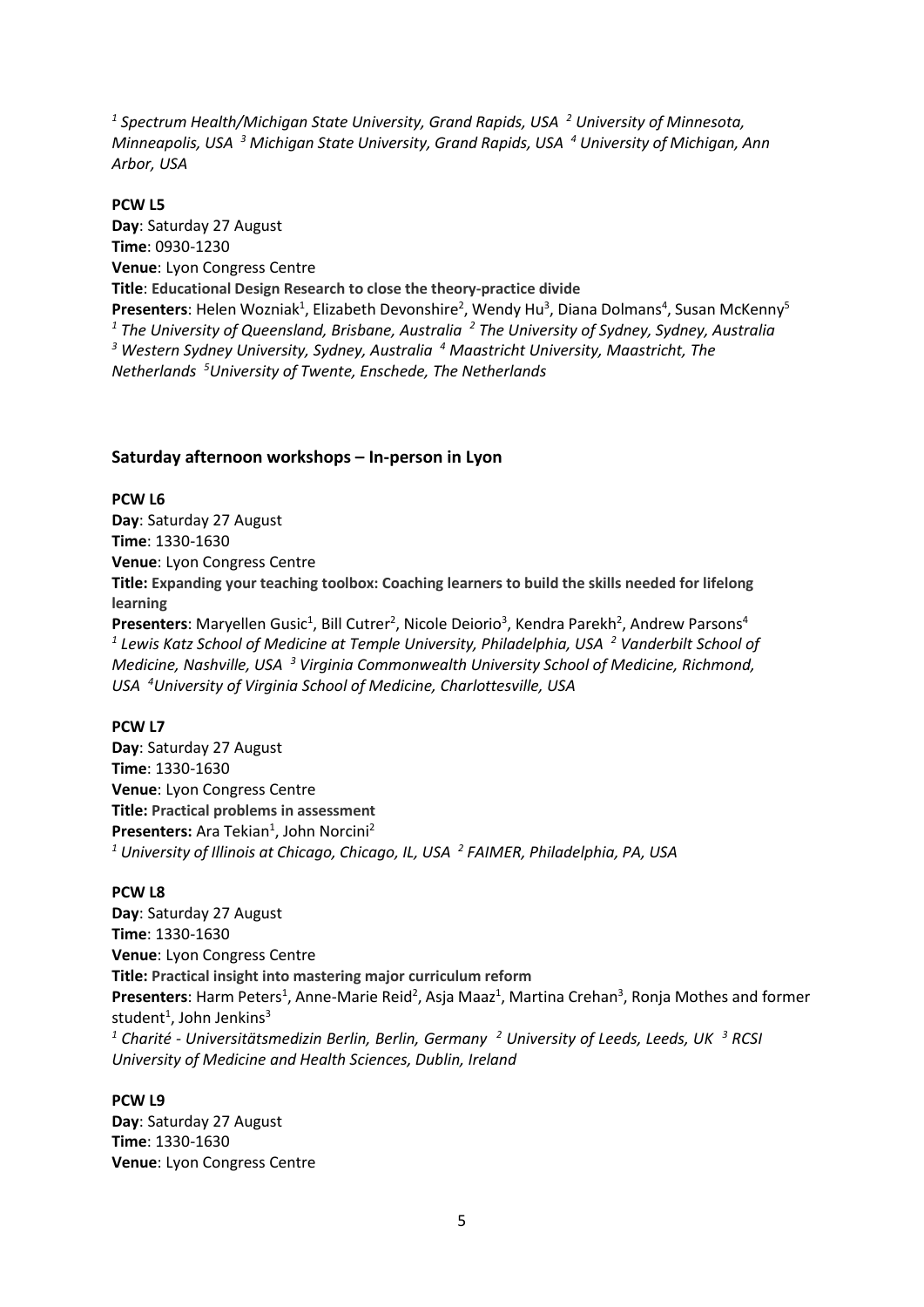**Title: Collaborating with international medical education colleagues – Strategies for bridging cultural differences**

Presenters: Monica Van de Ridder<sup>1</sup>, Elizabeth Kachur<sup>2</sup>, Shan Abbas<sup>3</sup>, TJ Jirasevijinda<sup>4</sup>, Marjo Wijnen-Meijer<sup>5</sup>

*<sup>1</sup> Michigan State University, Grand Rapids, USA 2 Medical Education Consultant, New York, USA 3 Spectrum Health, Michigan State University, Grand Rapids, USA 4 Weill Cornell Medical College, NewYork, USA 5 Technical University of Munich, TUM School of Medicine, TUM Medical Education Center, Munich, Germany*

#### **PCW L10**

**Day**: Saturday 27 August **Time**: 1330-1630 **Venue**: Lyon Congress Centre

**Title: New Educator and Scholar Training (NEST): A Professional Development Workshop for Students** Presenters: Elisabeth Schlegel<sup>1</sup>, Tao Le<sup>2</sup>, Irem Aktar<sup>3</sup>, Mădălina Elena Mandache<sup>4</sup>

<sup>1</sup> Donald and Barbara Zucker School of Medicine at Hofstra Northwell, Hempstead, USA <sup>2</sup>University *ofLouisville School of Medicine, Louisville, USA 3 Istanbul University Istanbul Faculty of Medicine, Capa / Istanbul, Turkey 4 International Federation of Medical Students' Associations, København N., Denmark*

#### **Sunday morning workshops – In-person in Lyon**

#### **PCW L11**

**Day**: Sunday 28 August **Time**: 0930-1230

**Venue**: Lyon Congress Centre

**Title: Deconstructing successful mentoring relationships: A workshop for mentors to develop effective mentoring relationships targeting mentees' professional growth**

Presenters: Subha Ramani<sup>1</sup>, Gary Rogers<sup>2</sup>, Richard Hays<sup>3</sup>, Kirsty Forrest<sup>4</sup>, Jo Bishop<sup>4</sup>, Harish Thampy<sup>5</sup>, Ardi Findyartini<sup>6</sup>, Vishna Devi Nadarajah<sup>7</sup>, Elizabeth Kachur<sup>8</sup>, Helena Filipe<sup>9</sup>, Teri Lee Turner<sup>10</sup>, KeithWilson<sup>11</sup>, Alice Fornari<sup>12</sup>, Rashmi Kusurkar<sup>13</sup>

*<sup>1</sup> Harvard Medical School, Boston, USA 2 Deakin University, Geelong, Australia 3 James Cook University, Townsville, Australia 4 Bond University, Gold Coast, Australia 5 University of Manchester, Manchester, UK 6 University of Indonesia, Jakarta, Indonesia 7 International Medical University, Kuala Lumpur, Malaysia 8 Medical Education Consulting, New York, USA 9 University of Lisbon, Lisbon, Portugal 10 Baylor College of Medicine, Houston, USA 11 Dalhousie University, Halifax, Canada 12 Northwell Hofstra, New York, USA 13 Vrije Universiteit Amsterdam, Amsterdam, The Netherlands*

#### **PCW L12**

**Day**: Sunday 28 August **Time**: 0930-1230 **Venue**: Lyon Congress Centre **Title: The ABC of caring for doctors caring for patients: Longitudinal Integrated Clerkships** Presenters: Kay Mohanna<sup>1</sup>, John Cookson<sup>1</sup> *<sup>1</sup> Three Counties Medical School, University of Worcester, Worcester, UK*

**PCW L13 Day**: Sunday 28 August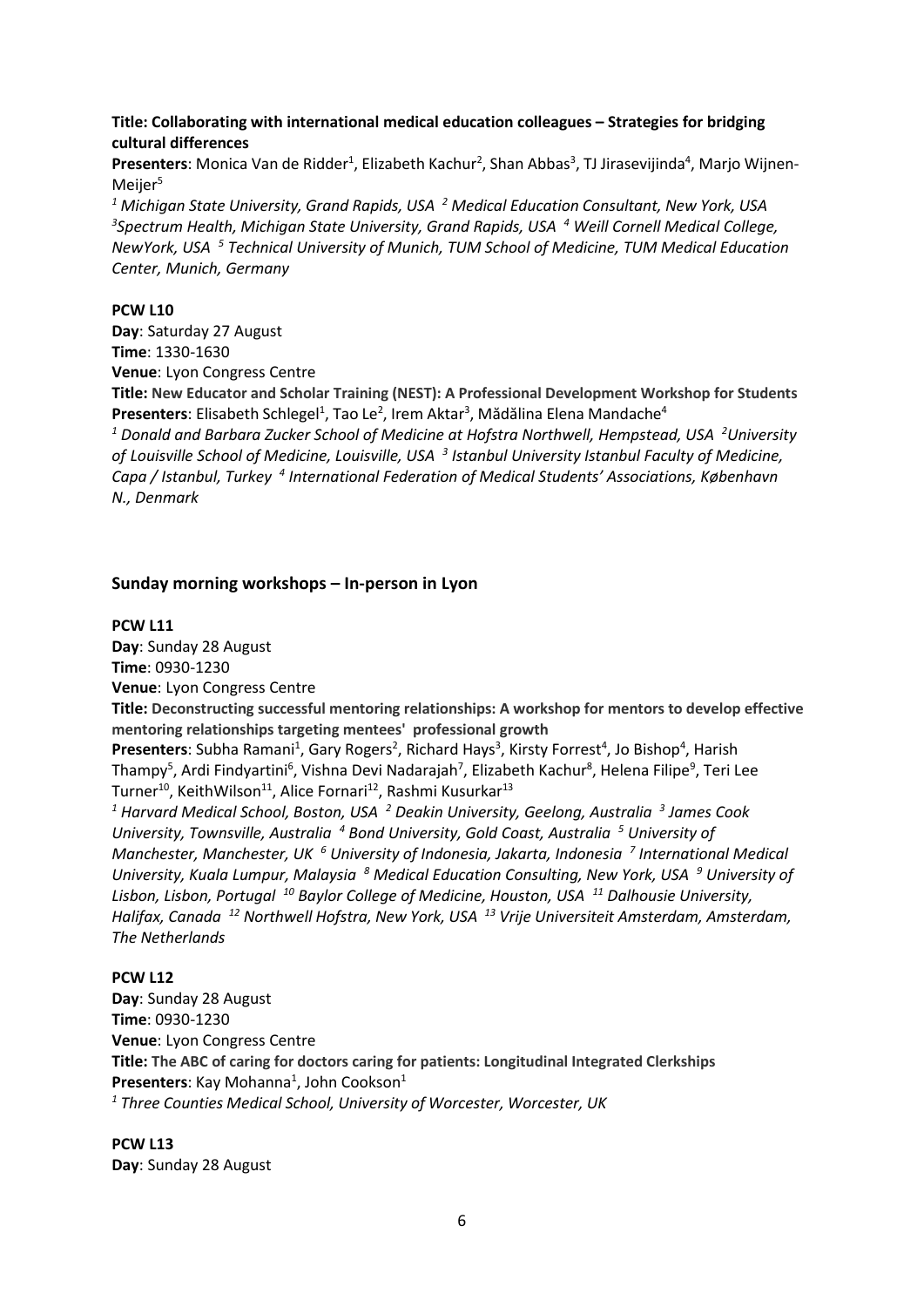**Time**: 0930-1230 **Venue**: Lyon Congress Centre **Title: Assessing Clinical Skills with EPAs: Basics, Fundamentals and Mitigation of Bias** Presenters: Rachel Poeppelman<sup>1</sup>, Justin Triemstra<sup>2</sup>, Claudio Violato<sup>1</sup>, Robert Englander<sup>1</sup> *<sup>1</sup> University of Minnesota, Minneapolis, USA 2 Michigan State University, Grand Rapids, USA* 

#### **PCW L14**

**Day**: Sunday 28 August **Time**: 0930-1230 **Venue**: Lyon Congress Centre **Title: Online open book examination – a novel assessment method in COVID times and beyond** Presenters: Saurav Sarkar<sup>1</sup>, Priyadarshini Mishra<sup>1</sup>, Vinaykumar Hallur<sup>1</sup>, Mukund Sable<sup>1</sup> *<sup>1</sup> All India Institute of Medical Sciences, Bhubaneswar, India*

#### **PCW L15**

**Day**: Sunday 28 August **Time**: 0930-1230 **Venue**: Lyon Congress Centre **Title: Micro-Scholarship: An innovative approach to the Scholarship of being a Medical Educator** Presenters: Poh-Sun Goh<sup>1</sup>, Sol Roberts-Lieb<sup>2</sup>, John Sandars<sup>3</sup> *<sup>1</sup> National University of Singapore, Singapore, Singapore 2 University of Illinois at Urbana-Champaign,Chicago, USA 3 Edge Hill University, Ormskirk, UK* 

#### **PCW L16**

**Day**: Sunday 28 August **Time**: 0930-1230 **Venue**: Lyon Congress Centre **Title: Are digital selection methods here to stay? What's the evidence & emerging best practice** Presenters: Charlotte Lambert<sup>1</sup>, Fiona Patterson<sup>1</sup>, Elis Sugiyarto<sup>1</sup> 1 *Work Psychology Group, Derby, UK*

#### **PCWL24**

**Day**: Sunday 28 August **Time**: 0930-1630 **Venue**: Lyon Congress Centre **Title**: **Lifelong Learning: How to pave the way forward**

Presenters: Jane Tipping<sup>1</sup>, Esther de Groot<sup>2</sup>, Helena Filipe<sup>3</sup>

<sup>1</sup> University of Toronto, Canada; <sup>2</sup> Julius Center for Health Sciences and Primary Care, Postgraduate Training Primary care, University Medical Center Utrecht, Netherlands; 3 West Lisbon Hospitals Center, Dep MedEd University of Lisbon, Ophthalmology Foundation, Portugal

#### **Sunday afternoon workshops – In-person in Lyon**

#### **PCW L17**

**Day**: Sunday 28 August **Time**: 1330-1630 **Venue**: Lyon Congress Centre **Title: Masterclass: From Diversity to Inclusivity:** *Six Steps for Inclusive Health Professions Education Leadership*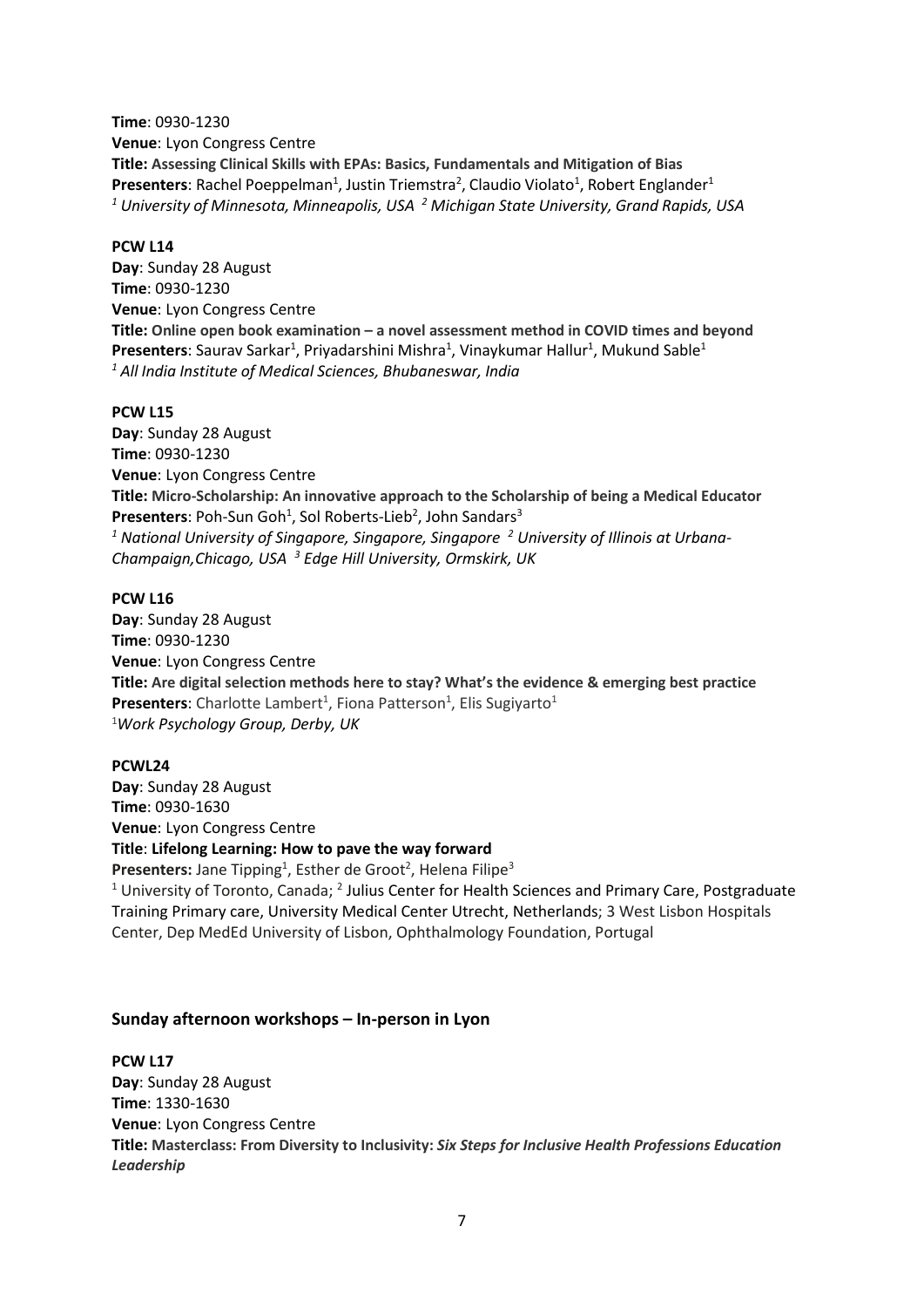Presenters: Constance LeBlanc<sup>1</sup>, Lyn Sonnenberg<sup>2</sup>, Jamiu O. Busari<sup>3</sup>, Victor Do<sup>4</sup> *<sup>1</sup> Professor, Dalhousie University, Halifax, Nova Scotia, Canada 2 Associate Dean of Innovation, University of Alberta, Edmonton, Alberta, Canada 3 Dean of Health Sciences, Horatio Oduber Hospital,Caya Punta Brabo, Aruba <sup>4</sup> University of Alberta, Edmonton, Alberta, Canada*

#### **PCW L18**

**Day**: Sunday 28 August **Time**: 1330-1630 **Venue**: Lyon Congress Centre **Title: Taking the lead: how to kick-start your research career in health professions education** Presenters: Lara Teheux<sup>1</sup>, Isha Crossley<sup>2</sup>, Ardi Findyartini<sup>3</sup>, Lara Varpio<sup>4</sup>, Subha Ramani<sup>5</sup>, Cees van der Vleuten<sup>6</sup>

<sup>1</sup> Radboudumc Amalia Children's Hospital, Nijmegen, The Netherlands<sup>2</sup> Isala Hospital, Zwolle, *The Netherlands 3 Faculty of Medicine Universitas Indonesia, Jakarta, Indonesia 4 Uniformed Services University of the Health Sciences, Maryland, USA 5 Brigham and Women's Hospital and Harvard Medical School, Boston, USA 6 Department of Educational Development and Research, Maastricht University, Maastricht, The Netherlands*

#### **PCW L19**

**Day**: Sunday 28 August **Time**: 1330-1630

**Venue**: Lyon Congress Centre

**Title: Pandemic Trauma and Stress Experience Among Faculty and Trainees: Helping Leaders Reduce Stress and Burnout through Organizational and Individual Approaches**

Presenters: Charlene Dewey<sup>1</sup>, Teri Turner<sup>2</sup>, Caroline Cone<sup>3</sup>

*<sup>1</sup> Vanderbilt University School of Medicine, Nashville, USA 2 Baylor College of Medicine, Houston,Texas, USA 3 Vanderbilt University School of Medicine/Medical Center, Nashville, USA* 

#### **PCW L20**

**Day**: Sunday 28 August **Time**: 1330-1630 **Venue**: Lyon Congress Centre **Title: Pandemic recovery and reset on postgraduate medical education – what did we learn and how do we support recovery of both medical education and service** Presenters: Simon Gregory<sup>1</sup>, Sheona Macleod<sup>2</sup> *<sup>1</sup> Health Education England, Cambridge, UK 2 Health Education England, Leicester, UK* 

#### **PCW L21**

**Day**: Sunday 28 August **Time**: 1330-1630 **Venue**: Lyon Congress Centre **Title: "No More Camera On/Off Dilemma in Learner Engagement": Key Concepts and Practical Strategies to Create an Active Learning Environment** Presenters: Julieana Nichols<sup>1</sup>, Audrea Burns <sup>1</sup>, Adam Wolfe<sup>2</sup>, Tyree Winters<sup>3</sup>, Satid Thammasitboon<sup>1</sup>

*<sup>1</sup> Baylor College of Medicine, Houston, TX, USA 2 Baylor College of Medicine, San Antonio, TX, USA 3 Atlantic Health System, Florham Park, New Jersey, USA*

#### **PCW L22**

**Day**: Sunday 28 August **Time**: 1330-1630 **Venue**: Lyon Congress Centre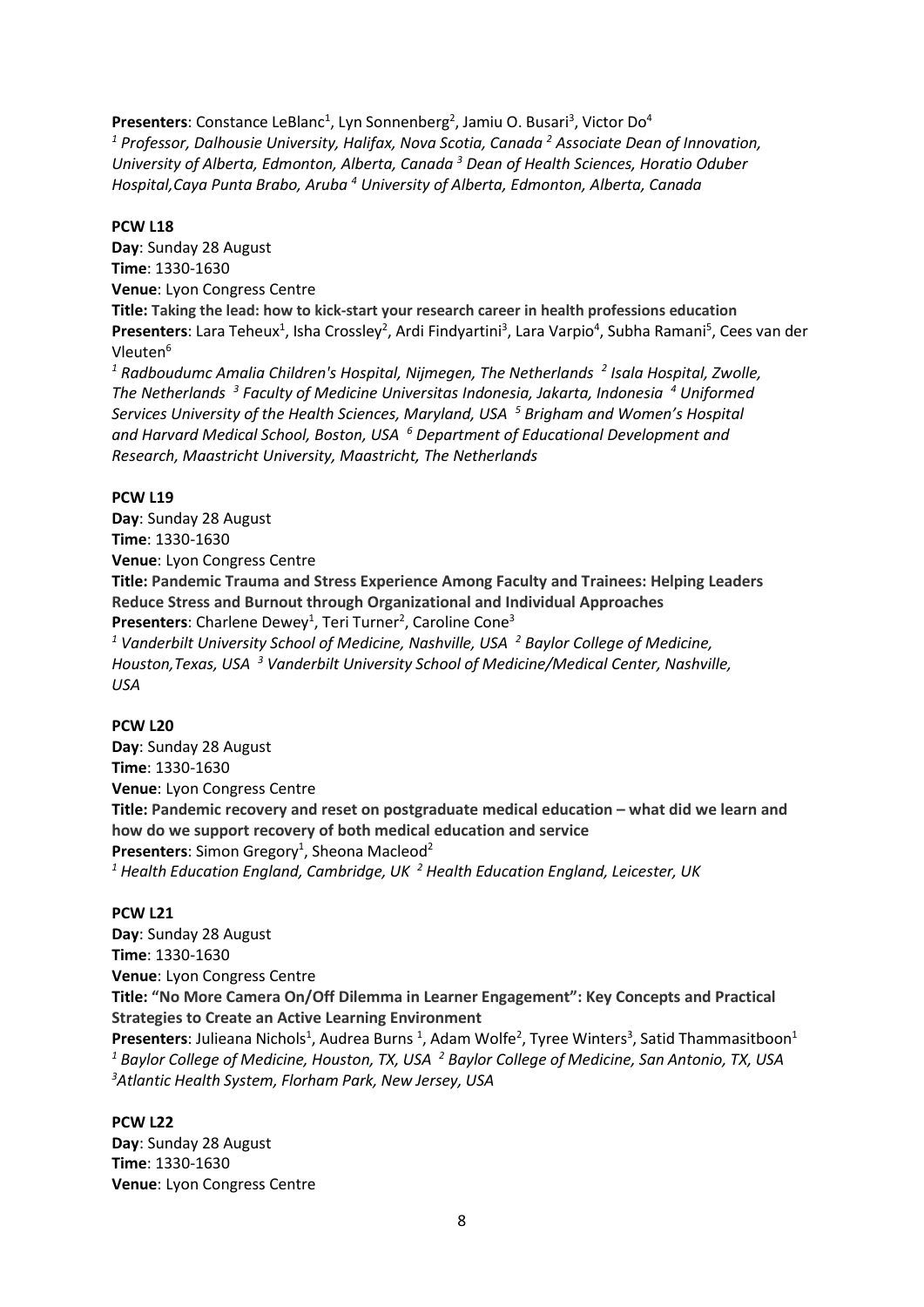**Title: Finding "air & light & time & space": Enhancing your writing process for better productivity and satisfaction**

Presenters: Lorelei A Lingard<sup>1</sup>, Erik Driessen<sup>2</sup> *<sup>1</sup> Schulich School of Medicine and Dentistry, Western University, London, Canada <sup>2</sup> Maastricht University, Maastricht, The Netherlands*

#### **PCW L23**

**Day**: Sunday 28 August **Time**: 1330-1630 **Venue**: Lyon Congress Centre

**Title: Masterclass: Integrating Coaching into Medical Education and Faculty Development** Presenters: Sarah Williams, MD, MPHE, ACC<sup>1</sup>, Rania Sanford, EdD, ACC<sup>2</sup>, Ann Dohn, MA, ACC<sup>3</sup>, Rebecca Miller-Kuhlmann, MD<sup>4</sup>, Aussama Nassar, MD, MSc, FACS, FRCSC<sup>5</sup>, James Korndorffer, MD, MHPE, FACS<sup>6</sup>, Elizabeth Bailey, MD, MPH<sup>7</sup>, William Dixon, MD, MSEd<sup>8</sup>, Caroline Rassbach, MD, MAEd<sup>9</sup>, Holly Caretta-Weyer, MD, MHPE<sup>10</sup>, Rebecca Blankenburg, MD, MPH<sup>11</sup> *<sup>1</sup> Executive Director of COACHME@Stanford, Stanford, California, USA 2 Director of Learning and Development, COACHME@Stanford; Stanford, California, USA 3 COACHME@Stanford;, Stanford, California, USA 4 Associate Director of Stanford Neurology Resident Communication Program, Stanford, California, USA 5 Director of Stanford Surgery Resident Communication Coaching Program, Stanford, California, USA 6 Vice Chair of Education, Surgery, Stanford, California, USA 7 Associate Chief, Medical Dermatology, Stanford Healthcare, Stanford, California, USA 8 Clerkship Director, Emergency Medicine, Stanford, California, USA 9 Residency Program Director, Pediatrics, Stanford, California, USA 10 CBME Implementation Lead, Stanford, California, USA 11 Associate Chair of Education, Pediatrics, Stanford, California, USA*

## **Online Preconference Workshops – Presenters and participants online**

#### **PCW R1**

**Day**: Saturday 27 August **Time**: 1300-1600 in Timezone UTC – 5 (New York time) **Venue**: Online workshop **Title: Stay up-to-date using the latest technology tools for EBM: Annotate, Store, Cite and Share like a pro!**  Presenters: Jennifer Benjamin<sup>1</sup>, Tyson Pillow<sup>1</sup>, Neil Mehta<sup>2</sup> *<sup>1</sup> Baylor College of Medicine, Houston, USA 2 Cleveland Clinic, Ohio, USA* 

#### **PCW R2**

**Day**: Saturday 27 August **Time**: 1300-1600 in Timezone UTC – 5 (New York time) **Venue**: Online workshop **Title: Developing OSCE Stations that Address Racism and Other Biases** Presenters: Elizabeth Kachur<sup>1</sup>, Dennis Novack<sup>2</sup>, Lisa Altshuler<sup>3</sup>, Indranil Chakrabarti<sup>4</sup> *<sup>1</sup> Medical Education Development, Global Consulting/Maimonides Medical Center/, New York, USA 2 Drexel University College of Medicine, Philadelphia, PA, USA 3 NYU Grossman School of Medicine, NewYork, USA 4 Drexel University College of Medicine, Chambersburg, PA, USA* 

#### **PCW R3**

**Day**: Saturday 27 August **Time**: 0930-1230 in Timezone UTC + 1 (French time)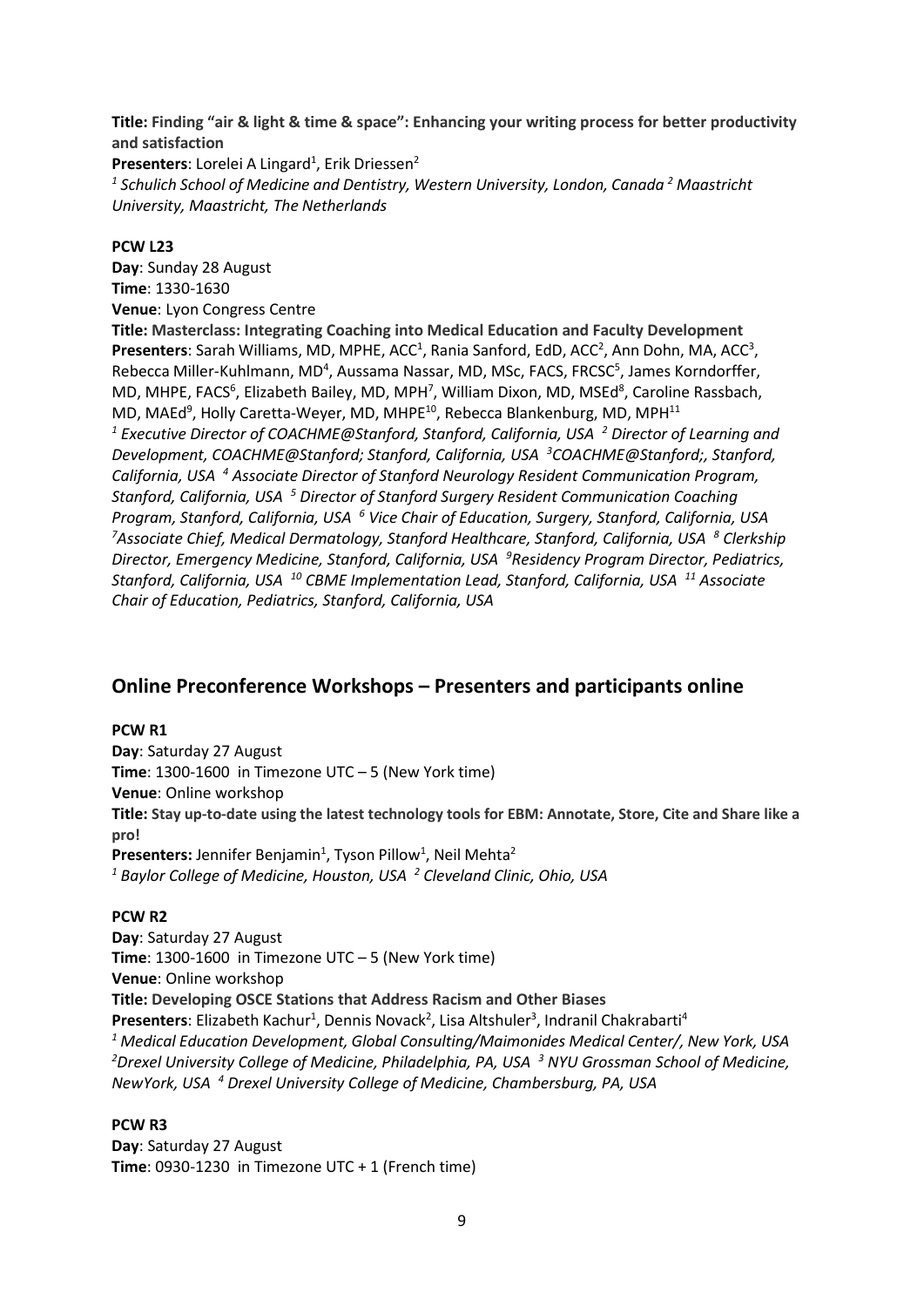**Venue**: Online workshop **Title: Building an effective virtual learning platform at the time of pandemics in a busy clinical setting**

**Presenters**: Manasik Hassan<sup>1, 2</sup>, Ahmed Alhammadi<sup>2, 3</sup>, Magda Yousef<sup>2, 3</sup>, Eman Al Maslamani<sup>2, 3</sup> *<sup>1</sup> Hamad Medical Corporation, Doha, Qatar 2 Weill Cornell Medical College , Doha, Qatar 3 SIDRAmedicine, Doha, Qatar*

#### **PCW R4**

**Day**: Saturday 27 August **Time**: 0930-1230 in Timezone UTC + 1 (French time) **Venue**: Online workshop **Title: Process of introducing programmatic assessment in a health sciences institution** Presenters: Muriosa Prendergast<sup>1</sup>, Richard Arnett<sup>1</sup> *<sup>1</sup> RCSI University of Medicine and Health Sciences, Dublin, Ireland*

#### **PCW R5**

**Day**: Saturday **Time**: 1330-1630 in Timezone UTC + 9 (Japan Standard Time) **Venue**: Online workshop **Title**: **Social Media:** *A place to shed load or a load to shed?***......finding the right balance in health professions education Presenter: Noor-i-Kiran Naeem<sup>1</sup>** *<sup>1</sup> Dr.Rehmatullah Hospital, Gojra, Pakistan*

#### **PCW R6**

**Day**: Saturday **Time**: 1330-1630 in Timezone UTC + 9 (Japan Standard Time) **Venue**: Online workshop **Title: Gamification In Medical Education** Presenters: Muhammad Junaid Khan<sup>1</sup>, Sadia Habib<sup>1</sup>, Sobia Ali<sup>1</sup> *<sup>1</sup> Ayub Medical College, Abbottabad, Pakistan*

#### **PCW R7**

**Day**: Saturday **Time**: 1730-2030 in Timezone UTC + 9 (Japan Standard Time) **Venue**: Online workshop **Title**: **How do we go GLOCAL with Bioethics teaching?** Presenters: Weeming Lau<sup>1</sup>, Olivia Ngan<sup>2</sup> <sup>1</sup>Monash University Malaysia, Bandar Sunway/Selangor, Malaysia <sup>2</sup>Chinese University Hong Kong, *Shatin, Hong Kong*

#### **PCW R8**

**Day**: Saturday 27 August **Time**: 1730-2030 in Timezone UTC + 9 (Japan Standard Time) **Venue**: Online workshop **Title: Enhancing psychological safety in interprofessional teams** Presenters: Chaoyan Dong<sup>1</sup>, Elizabeth Kachur<sup>2</sup>, Jenny Lee Yuen Wong<sup>3</sup>, Lisa Altshuler<sup>4</sup>, Nobutaro Ban<sup>5</sup> *<sup>1</sup> Sengkang General Hospital, Singapore, Singapore 2 Medical Education Development, Global Consulting, New York, USA 3 Khoo Teck Puat Hospital/ National University of Singapore, Singapore,Singapore 4 NYU Grossman School of Medicine, New York, USA 5 Aichi Medical University School of Medicine, Nagakute, Aichi, Japan*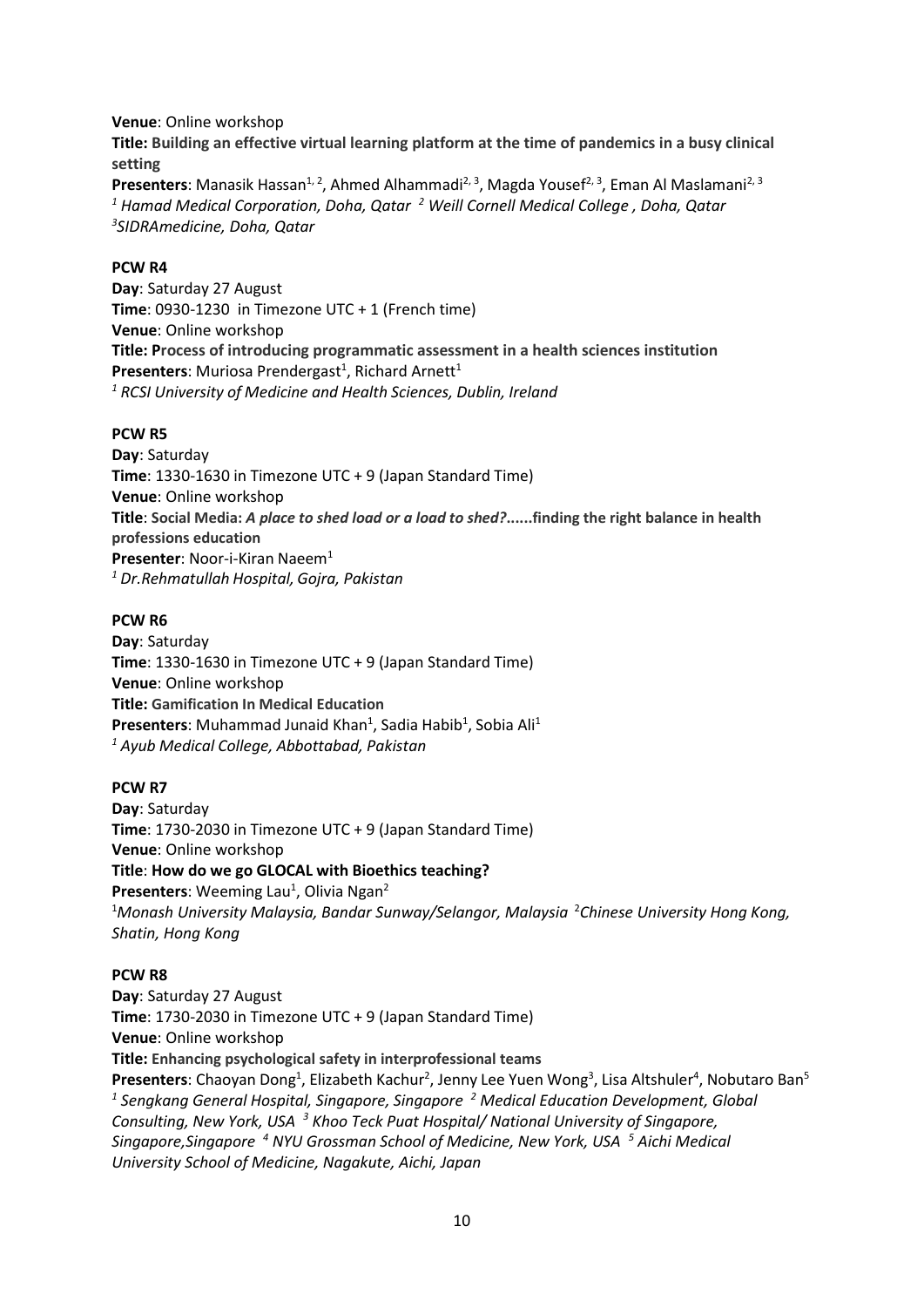## **AMEE 2022 Main Conference Programme**

### **Sunday 28 August**

1600-1645 Orientation session in English 1700-1745 Orientation session in French

1815-1945 **Opening Ceremony – AMEE 2022 Plenary 1: You can't assess what you haven't defined: Climbing the evolutionary mountain of OBE transformation Speaker: William Spady, PhD** Moderators: Jason Frank & Ronald Harden

> Although Outcome-Based Education has been around for countless millennia, modern education systems overlook its straightforward meaning and intent: *Basing* education on the clearly defined qualities and abilities societies want all graduates to embody and consistently apply in their careers and lives. Instead, most systems Base their Outcomes on limiting paradigms of human existence, obsolete curriculum structures, and misleading assessment practices, credentialing systems, and accreditation standards – all needing fundamental transformation. Dr. Spady explains the key concepts and breakthroughs in authentic OBE's five decades of paradigm-shifting evolution and invites medical educators to join him in climbing its mountain of personal and professional empowerment.



*Bill Spady has been the visionary leader, creative catalyst, and "Father" of the OBE Movement and its ongoing evolution since the 1970s. A PhD Sociologist from the University of Chicago and former Harvard University faculty member, Bill's approach to OBE is comprehensively spiritual, technical, operational, strategic, systemic, and global* - *all integrated and reflected in his latest of ten books: Outcome Based Education's Empowering Essence (2020). He has lectured and consulted widely on four continents and the Middle East; founded the International Network for Outcome Based Education (IN4OBE); and has had three doctoral dissertations written about his life and career.*

#### Entertainment

1945-2130 Networking Reception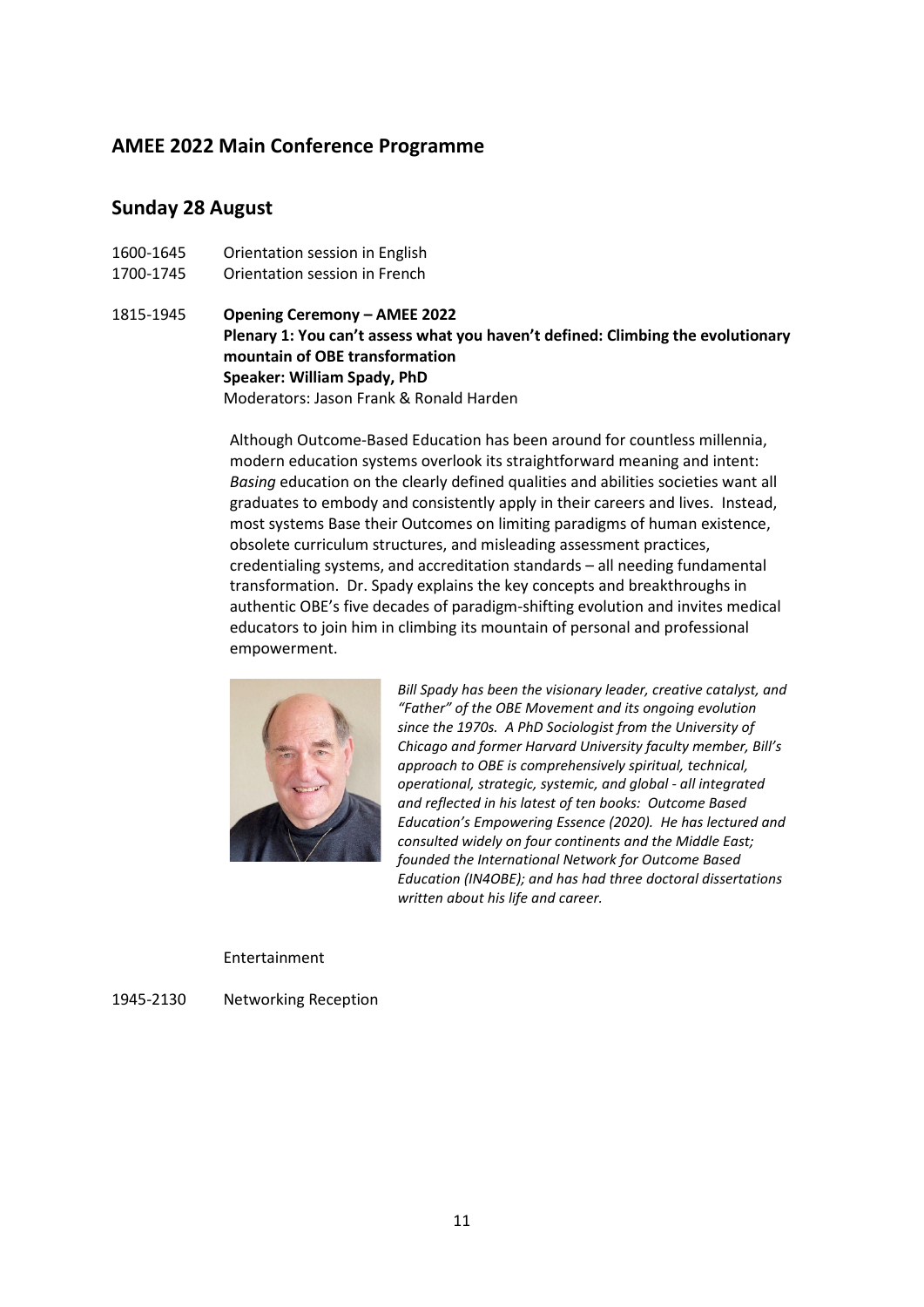## **Monday 29 August**

0800-0930 **Symposium 1: New international insights for widening access in medical school admissions**

Fiona Patterson, Philip Chan, Julia Blitz, Michelle You, Saleem Razack, Jennifer Cleland

**Symposium 2: What makes medical education research good?** Martin Tolsgaard, Erik Driessen, Rachel Ellaway

**Symposium 3: Lessons learnt from BEME reviews during the COVID-19 pandemic: Evolution or revolution?** Madalena Patricio, Michelle Daniel, Morris Gordon

Research papers, PechaKucha 1, Short communications, ePosters, Workshops, Meet the Expert

- 0930-1000 Coffee with the Exhibitors
- 1000-1130 **Symposium 4: From informative teaching to transformative learning: Revitalising the pedagogy of clerkship education** Subha Ramani, Tim Dornan, Martina Kelly, Mini Singh, Hannah Gillespie

**Symposium 5: Making research relevant: Enhancing the transferability of research in technology-enhanced learning: An AMEE TEL Committee Symposium** John Sandars, David Cook, Mary Dankbaar, Rakesh Patel

#### **Symposium 6: Overview of the Ottawa Conference**

Katharine Boursicot, Eeva Pyörälä, Susan Humphrey-Murto, Vishna Devi Nadarajah, Jen Williams, Eliana Amaral, Omayma Hamed, Elize Archer, Sandra Kemp (Discussant), John Norcini (Discussant), Riitta Moller (Chair)

Research papers, AMEE Fringe, Patil Innovation Awards, Short communications, ePosters, Conference workshops, Meet the Expert

1145-1315 **Symposium 7: Artificial Intelligence: What medical educators should be doing now** Kimberly Lomis, Alison Whelan, Javaid Sheikh, Cornelius James, Teresa Chan

#### **Symposium 8: Planning, patience, and perseverance – implementing and sustaining a programmatic approach to assessment in traditional university cultures**

Susanne Schut, Anna Ryan, Neil Rice, Glendon Tait

**Symposium 9: Professional Identity Formation of biomedical scientists and their pathways into health science education: IAMSE Symposium** Neil Osheroff (Moderator), Bonny L Dickinson, Ming-Jung Ho, Kimberly B Dahlman, Kelly M Quesnelle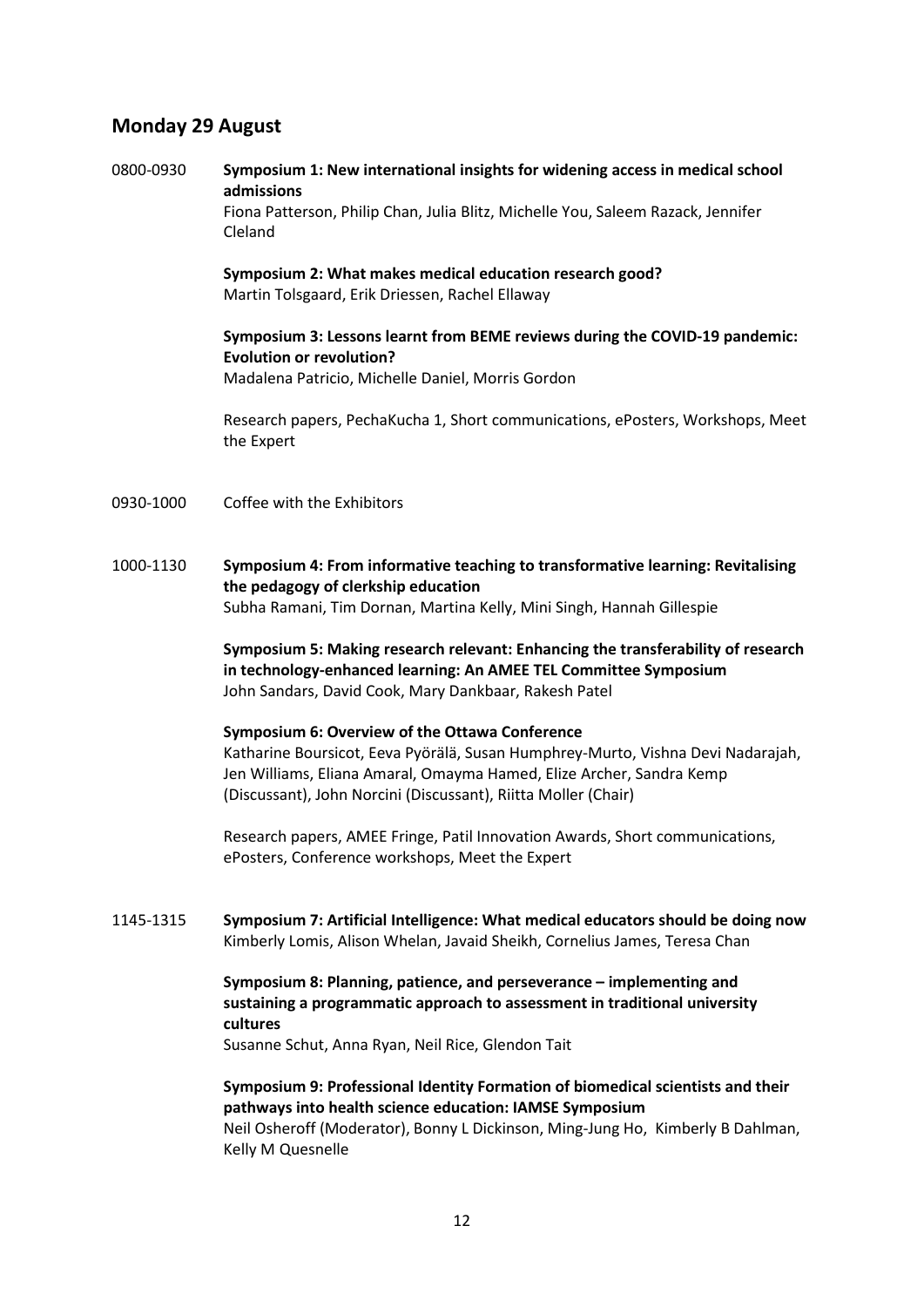Research papers, Doctoral reports, Patil Innovation Awards, Short communications, ePosters, Conference workshops, Meet the Expert

1315-1445 Lunch with Exhibitors

#### 1445-1530 **Plenary 2: Surgical Sabermetrics: The Future of Intelligent Safety Speaker: Steven Yule Moderator: James Garden**

Surgical sabermetrics are advanced analytics from digitally recorded surgical training and operative procedures to enhance insight, support professional development, and optimize clinical and safety outcomes. Sabermetric approaches were initially developed to quantify the performance of baseball players, combining artificial intelligence-enabled video with physiological sensors and human assessments. This session will illustrate how health professions educators could leverage advances in data science and sabermetrics from athletics, space exploration and surgery to transform individual and team performance in healthcare.



*Professor Steven Yule is Chair of Behavioural Sciences at the University of Edinburgh, Director of Non-Technical Skills at the Royal College of Surgeons of Edinburgh, and leads the Edinburgh Surgical Sabermetrics Research Group. He is an academic psychologist and human factors scientist with 20 years' experience studying team performance and non-technical skills in high risk/ high reliability industries (surgery, healthcare, energy, transportation, space exploration). Prof Yule is internationally recognized for his work in non-technical skills, patient safety, and surgical team simulation.*

*His interests are in developing automated assessments of technical and non-technical skills in surgery, video for performance enhancement, coaching, global surgery, and medical care in long duration spaceflight.*

- 1530-1600 **ASPIRE-to-Excellence Awards**
- 1600-1630 Coffee with Exhibitors
- 1630-1800 **Symposium 10: Developing Master Adaptive Learners: The role of CBME, coaching and the learning environment** Maya Hammond, Kimberly Lomis, Bill Cutrer, Meg Wolff

**Symposium 11: Education aimed at transitions during the late careers of surgeons** Ajit Sachdeva (Moderator)

### **Symposium 12: Beyond Diagnosis: Perspectives on management reasoning to guide educational and research efforts**

Emily Abdoler, Michelle Daniel, David Cook, Joseph Rencic, Andrew Parsons

Research papers, AMEE Fringe, PechaKucha, Point of view, Short communications, ePosters, Conference workshops, Meet the Expert

1800-2000 Private Meetings and Receptions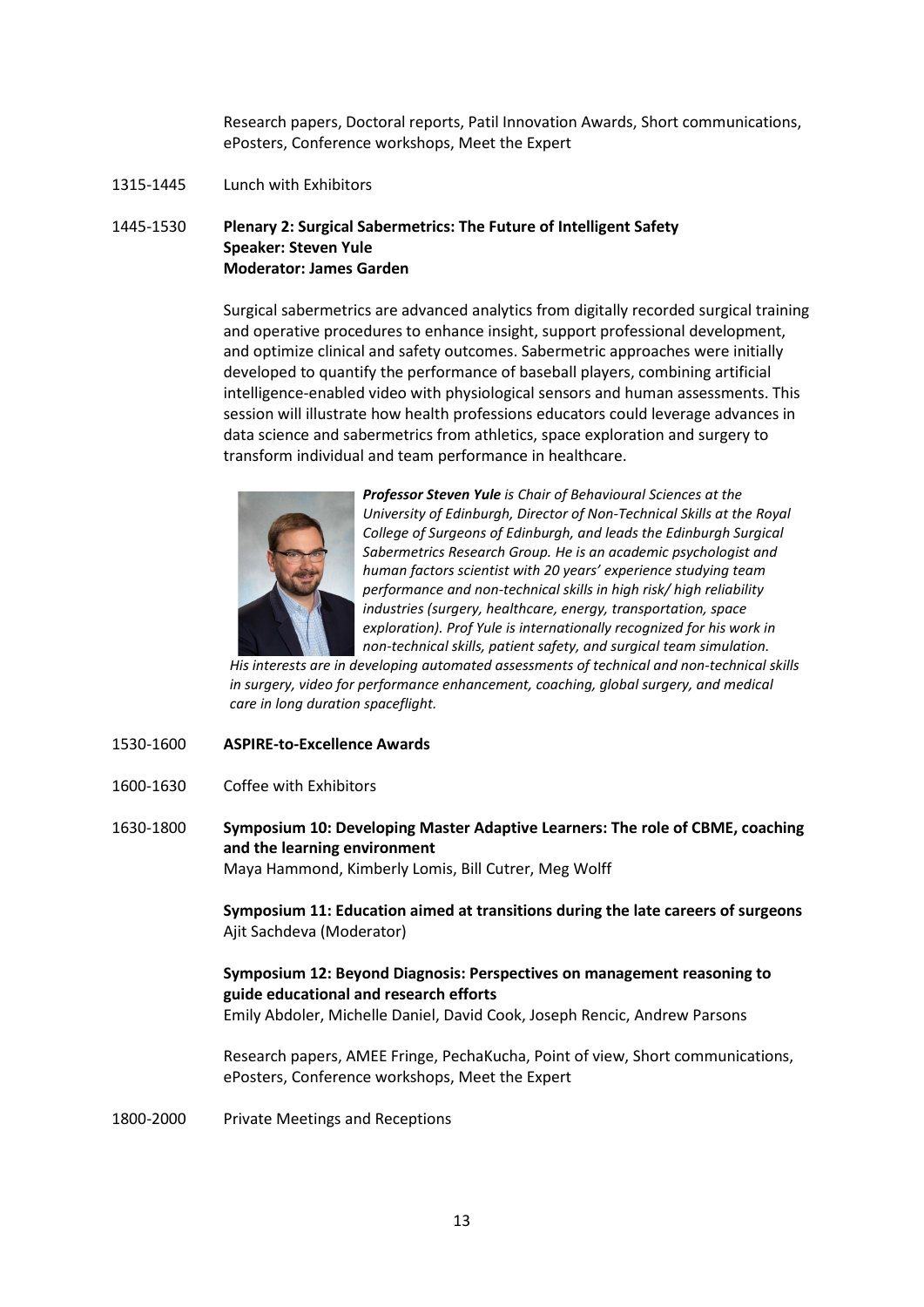## **Tuesday 30 August**

0800-0845 **Plenary 3**

**The Personal is political in the struggle for equity in global medical education research and scholarship Speaker: Thirusha Naidu Moderator: Rashmi Kusurkar**

Medical education research is rooted in a long tradition of objectivity, evidencebased methods and clinical surety. In this session I trouble the inexorable confidence, medical education research education and scholarship has in the manifest supremacy of western science as *the* foundational epistemology in our field. Where does this bravado originate? Is it legitimate and if so by what authority? How does this dominance of western epistemic frames determine how we are seen and how we see ourselves as medical education researchers; how and why we conduct research and what we consider what is important to research in medical education. The answers are different depending on where we position ourselves or are placed in a hierarchy of scholarly privilege.



*Dr Naidu is a clinical psychologist and health professions educator at the University of KwaZulu-Natal Nelson R Mandela School of Medicine. Dr. Naidu's current research focus area is the intersection between Health Humanities, Health Professions' Education and Global Health. Her current projects explore reflexivity, decoloniality and Global North- South engagement in Health Professionals research with a specific focus on the geopolitical dynamics of medical education, research, scholarship and the politics of publication. Her work on dismantling power structures and levelling the Northern tilt in global health professions' education appeared in Academic* 

*Medicine and Advances in Health Sciences Education. She is a scholar-poet and has published poetry and reviewed poetry related papers in academic (medical) journals and texts. Dr. Naidu's poetry centres on health disparities, equity, clinician reflexivity and Global North- South engagement in health professions education.*

0845-0915 Announcements: Miriam Friedman Ben-David New Educator Award Honorary Fellowship Awards Karolinska Prize for Research in Medical Education

0930-1100 **Symposium 13: Accreditation for every medical school in the world: What could possibly go wrong?**

Sean Tackett, Cynthia Whitehead, Marta van Zanten, Anne-Louise Carlton, Mohammed Rashid

**Symposium 14: Snakes & ladders: Supporting early-career educators** Lisa-Jayne Edwards, Jamie Fisher, Jamie Read, Julie Browne

#### **Symposium 15: WHO Europe Symposium: Transformational leadership – a key competence of the contemporary health professionals**

Hans Kluge (WHO Regional Director for Europe), Gabrielle Jacob (WHO Europe Special Adviser on Transformation and Organizational Development), Janusz Janczukowicz, (Medical University of Lodz, Poland)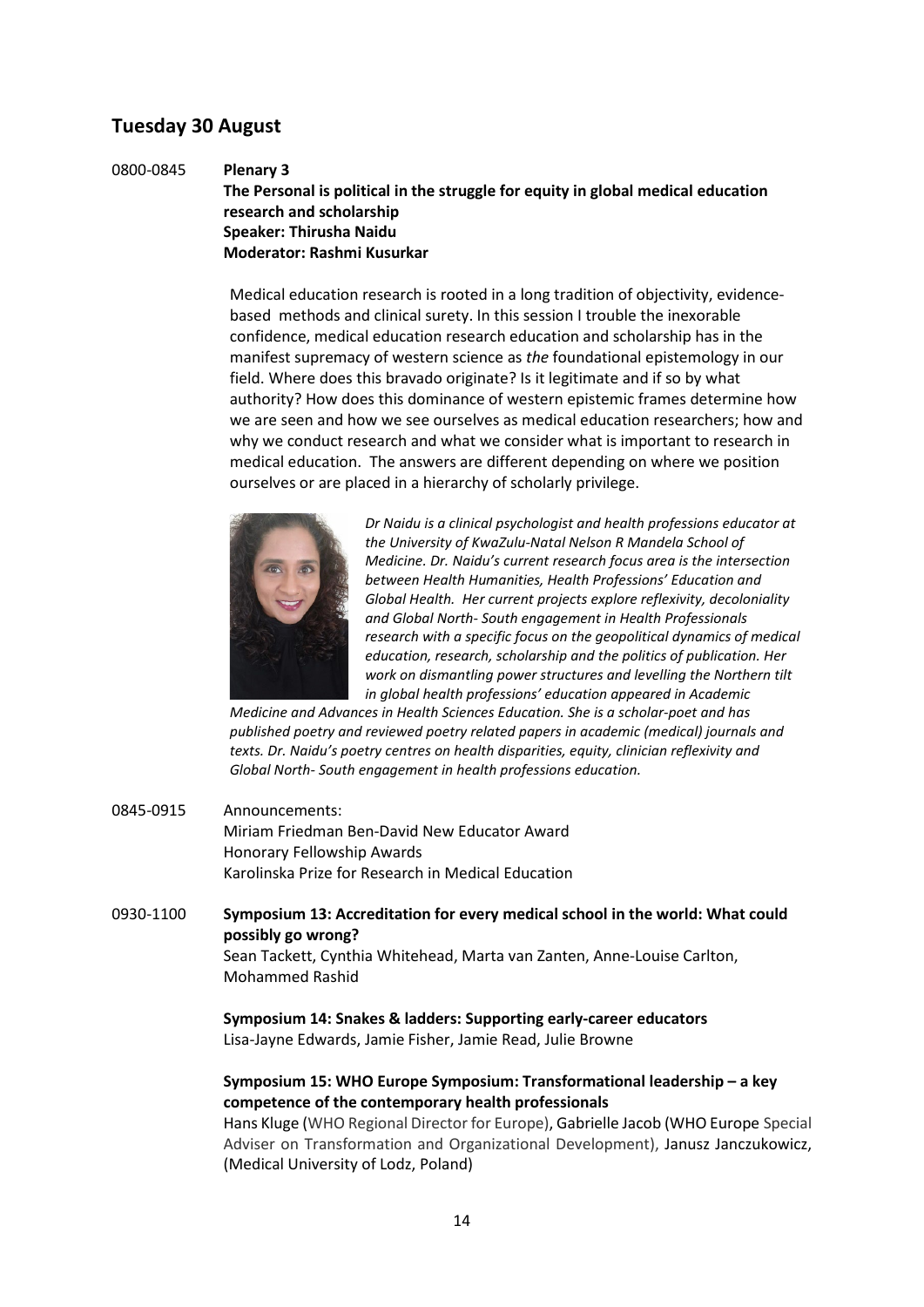Research papers, Short communications, ePosters, Conference workshops, Meet the Expert

- 1100-1130 Coffee with Exhibitors
- 1130-1300 **Symposium 16: CPD in a changing landscape: Embracing opportunities. A CPD Committee Symposium** Samar Aboulsoud, Kathy Chappell, Lawrence Sherman

**Symposium 17: Designing effective hybrid learning opportunities for clinician educators** Shuh Shing Lee, Dujeepa Samarasekera, Yvonne Steinert, Lambert Schuwirth, Ardi Findyartini

Research papers, Doctoral reports, Short communications, ePosters, Conference workshops, Meet the Expert

- 1300-1430 Lunch with Exhibitors
- 1430-1600 **Symposium 18: Innovative technology-assisted Faculty Development** Elisabeth Schlegel, Alice Fornari, Machelle Linsenmeyer, Ruth Chen, Teresa Chan

**Symposium 19: Diversity and inclusion in publication practices and knowledge generation in health professions education** Rashmi Kusurkar, Thirusha Naidu, Kerry Wilbur, Mohammed Ahmed Rashid

Research papers, AMEE Fringe, PechaKucha, Point of view, Short communications, ePosters, Conference workshops, Meet the Expert

- 1600-1630 Coffee with Exhibitors
- 1630-1800 **Symposium 20: The GPS of medical knowledge for the 21st Century** Trudie Roberts, Sandra Kemp, Katharine Boursicot, Richard Fuller

**Symposium 21: Aspiring to excellence in curriculum quality** John Jenkins, Peter McCrorie, Martina Crehan, Harm Peters, Davinder Sandhu

Research papers, Short communications, ePosters, Conference workshops, Meet the Expert

1800-2000 Private Meetings and Receptions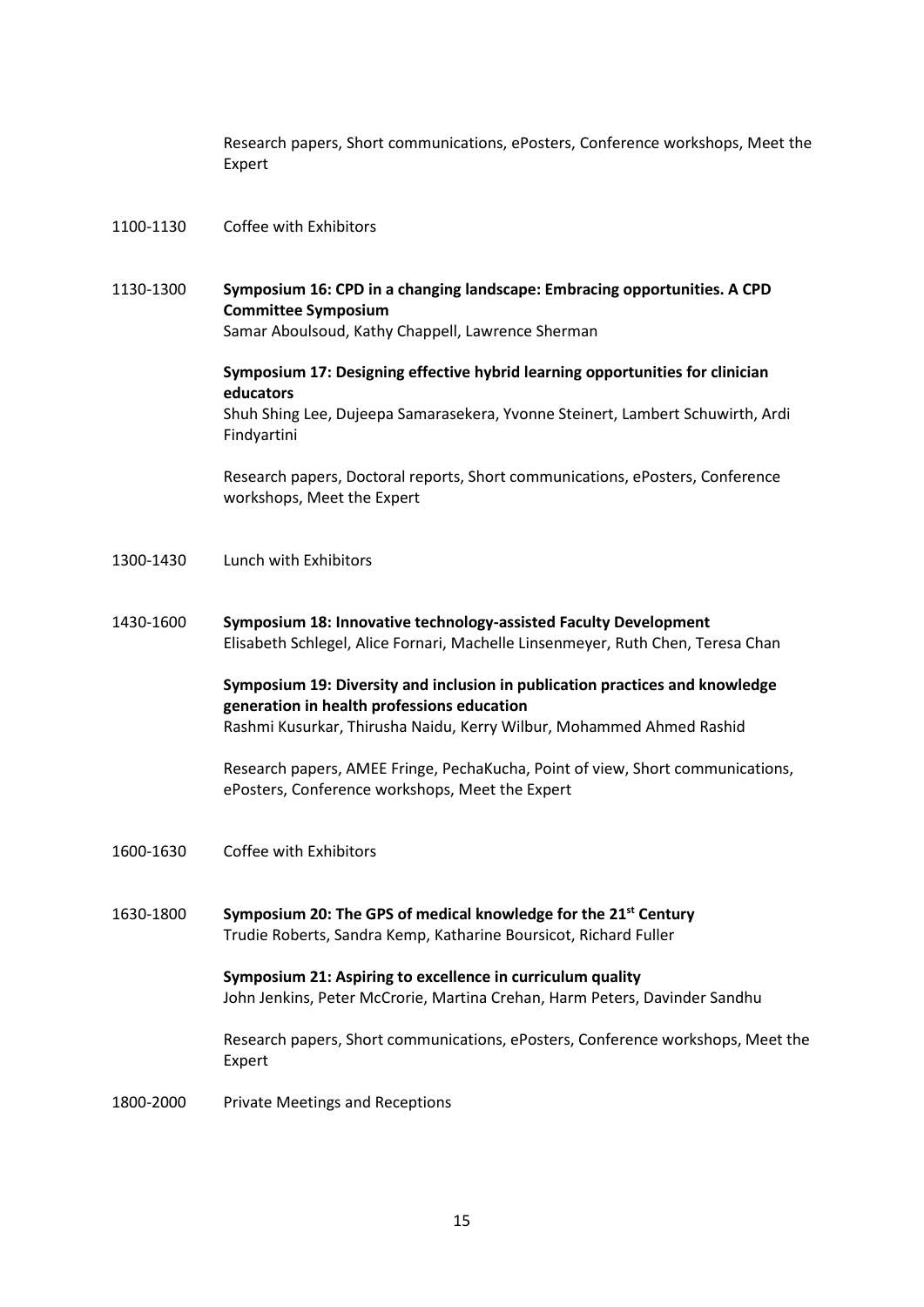## **Wednesday 31 August**

0800-0930 **Symposium 22: Thinking differently to advance research in Faculty Development: Beyond skill development. Faculty Development Committee Symposium** Yvonne Steinert, Ardi Findyartini, Lanre Sorinola, Diana Dolmans **Symposium 23: CBE Around the World: Challenges and solutions** Jason Frank and International CBME Colleagues Research papers, Point of view, Short communications, ePosters, Conference workshops, Meet the Expert 0930-1000 Coffee with Exhibitors 1000-1130 **Symposium 24: Preparing tomorrow-s experts today: Aligning self-regulation and adaptive expertise for lifelong learning** Ryan Brydges, Maria Mylopoulos, Rune Dall Jensen **Symposium 25: The medical school of the future after Covid-19** Suleyman Yildiz, Ronald Harden, Trudie Roberts, Emine Senkal, Davinder Sandhu Research papers, Doctoral reports, Point of view, Short communications, ePosters, Conference workshops, Meet the Expert 1130-1230 Brunch with the Exhibitors 1230-1400 **Symposium 26: Assessment in Postgraduate Training: From roadblocks to learning support** Paul de Roos, Richard Fuller, Linda Snell, Kenneth Cho, Simon Gregory

**Symposium 27**: **Community-based medical education in practice** Jeanine Suurmond, Katja Lanting, Conny Seeleman, Suzie Otto, Jeanne Arnold, Winny Ang, Liesbeth Verpooten, Janique Oudbier

Research papers, AMEE Fringe, Short communications, ePosters, Conference workshops, Meet the Expert